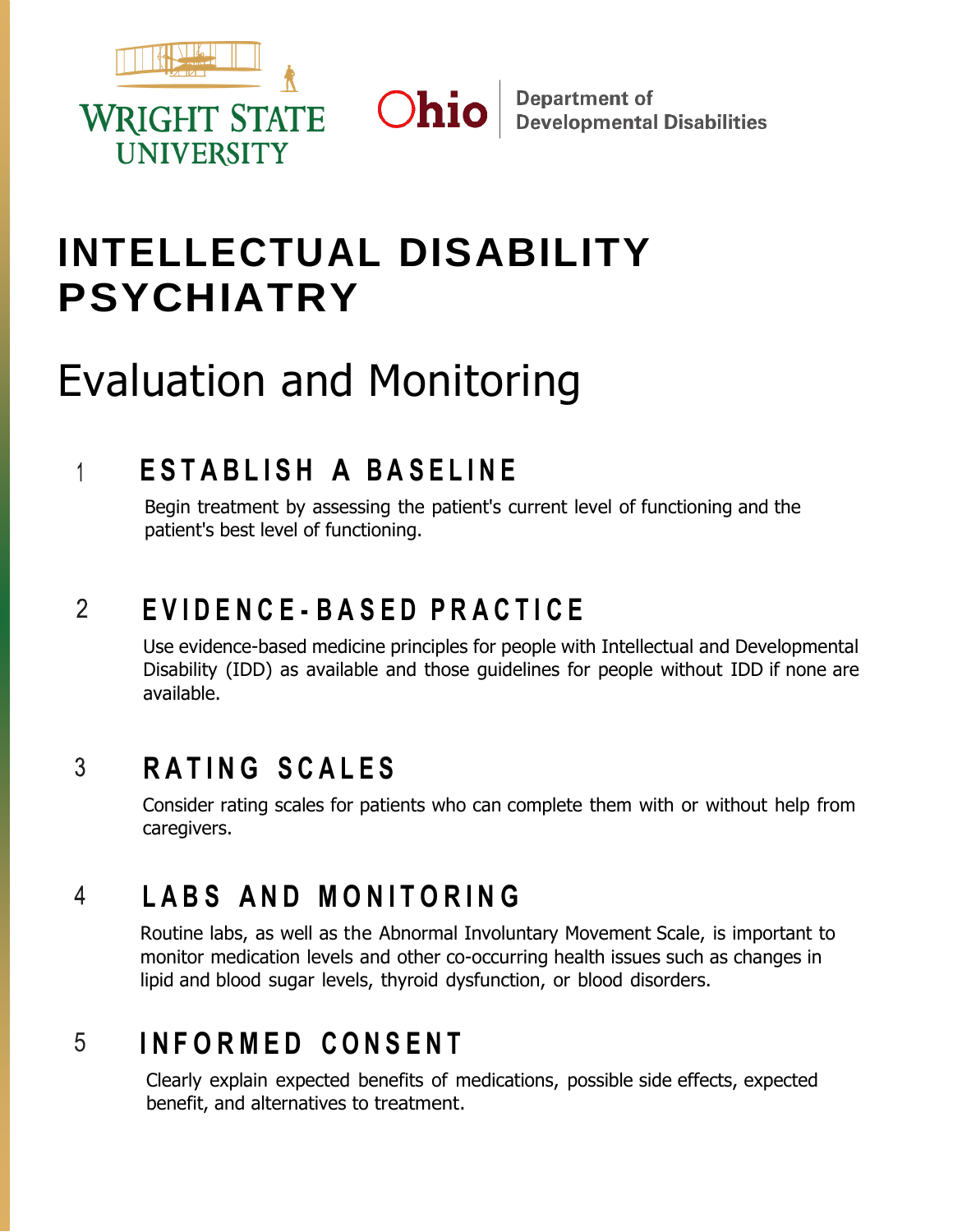# **T IMI N G O F M E D I C A T I O N S** 6

Consider consolidating sedating medications at bedtime to enhance sleep. Other considerations are to use morning and afternoon to optimize efficacy during waking hours and cover the transition from school/work to the home environment.

# **M O N I T O R F O R I M P R O V E M E N T**  $\overline{7}$

Monitor for improvement with pharmacologic intervention. If there is no improvement, slowly reduce and remove the medication to avoid polypharmacy. Start low and go slow.

## 8 **M U L T I D I S C I P L A R Y T E A M W O R K**

Always integrate medications with supportive and environmental interventions (sensory assessments, occupational therapy, physical therapy, speech therapy, behavioral supports, psychotherapy, weighted vests, nutrition consults, music therapy, structured activities, supportive staff, walking, etc.)

#### **S L E E P** 9

Good sleep hygiene and assessment for sleep apnea is instrumental in recovery.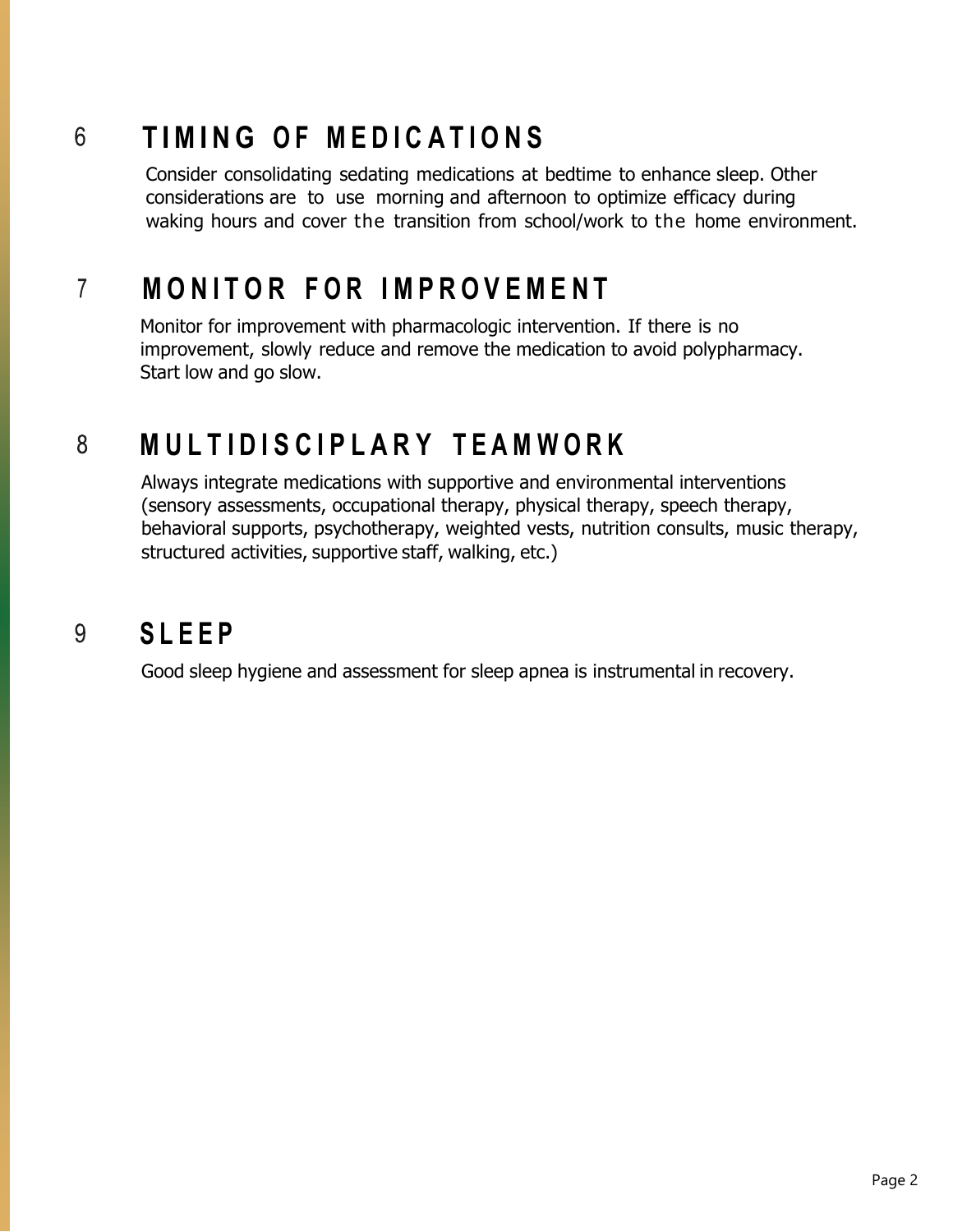# **INTELLECTUAL DISABILITY PSYCHIATRY**

# **Treatments**

# **A G G R E S S I O N**  $\mathbf 1$

Remember that all behavior is communication. First, determine the possible environmental and medical causes of behavior change. If those are ineffective, medications proven to decrease aggression include beta-blockers, lithium, and clozapine. Risperidone and aripiprazole are approved by the Food and Drug Administration (FDA) for aggression in children and adolescents with Autism Spectrum Disorder.

#### **D E P R E S S I O N**  $\mathfrak{D}$

First-line treatments in depression are Selective Serotonin Reuptake Inhibitors (SSRIs) (the most common depression and anxiety medicines; Zoloft and Lexapro are examples; they increase serotonin in our brains to decrease symptoms of depression and anxiety), followed by Serotonin Norepinephrine Reuptake Inhibitors (SNRIs) (the second most common depression and anxiety medicines; Effexor and Cymbalta are examples; they increase both serotonin and norepinephrine in our brains to treat symptoms and depression and anxiety) and other antidepressants.

Electroconvulsive Therapy (ECT) (an approved procedure performed in a surgical suite that induces a seizure in safe and controlled conditions; it takes a few minutes under anesthesia and can cure symptoms of severe mental health symptoms; a good choice for patients that cannot tolerate medicines, for pregnant patients when medications would harm the baby, when medicines have been effective, etc.; proven to be safe and effective in the literature) for treatment-resistant depression should be considered if necessary.

#### $\overline{3}$ **A N X I E T Y**

Consider SSRIs, SNRIs, buspirone, propranolol, clonidine, and talk therapy for the treatment of anxiety. N-Acetyl Cysteine (NAC) is available over the counter and has been helpful in some patients for anxiety, irritability, frustration, skin picking, and anger. Please consult with your doctor to discuss further.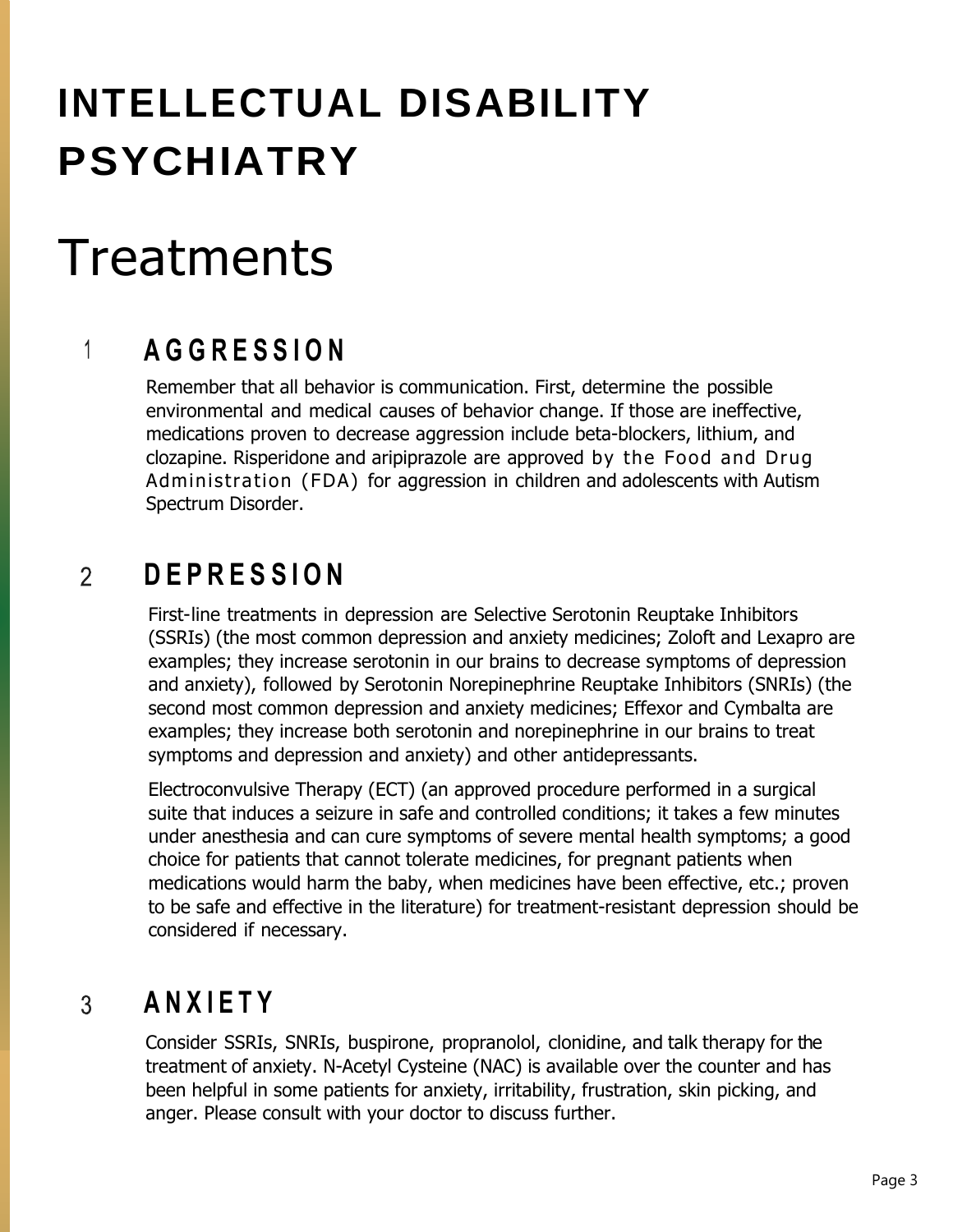# **B I P O L A R D I S O R D E R** 4

Antipsychotic and/or antimanic agents are treatments of choice in the treatment of mania. Monitoring of medication levels is often required for these medications. Good sleep habits are very important in maintaining recovery in bipolar disorder.

# **P S Y C H O T I C D I S O R D E R S** 5

Antipsychotic treatments are the first-line treatment for schizophrenia, schizoaffective disorder, and other psychotic disorders. These combined with environmental supports can be effective at symptom management.

#### **A D H D**  $6 \overline{6}$

Atomoxetine and bupropion can be used in adults to treat Attention Deficit Hyperactivity Disorder (ADHD). Stimulants are effective as well.

# $\overline{7}$ **P E R S O N A L I T Y D I S O R D E R S**

Collaboration and psychoeducation of the multidisciplinary team is essential in providing safe support for someone with a personality disorder. Psychotherapy can be helpful in treatment.

#### **D E - P R E S C R I B I N G** 8

Careful reduction of polypharmacy should be trialed to reduce the overall dose and number of medications a person with IDD is prescribed.

# MULTIDISCIPLINARY ENGAGEMENT 9

Engagement of behavioral support, counseling and psychotherapy, psychoeducation for families and caregivers,supports and services administrators, vocational and habilitation specialists, etc. are all instrumental in recovery.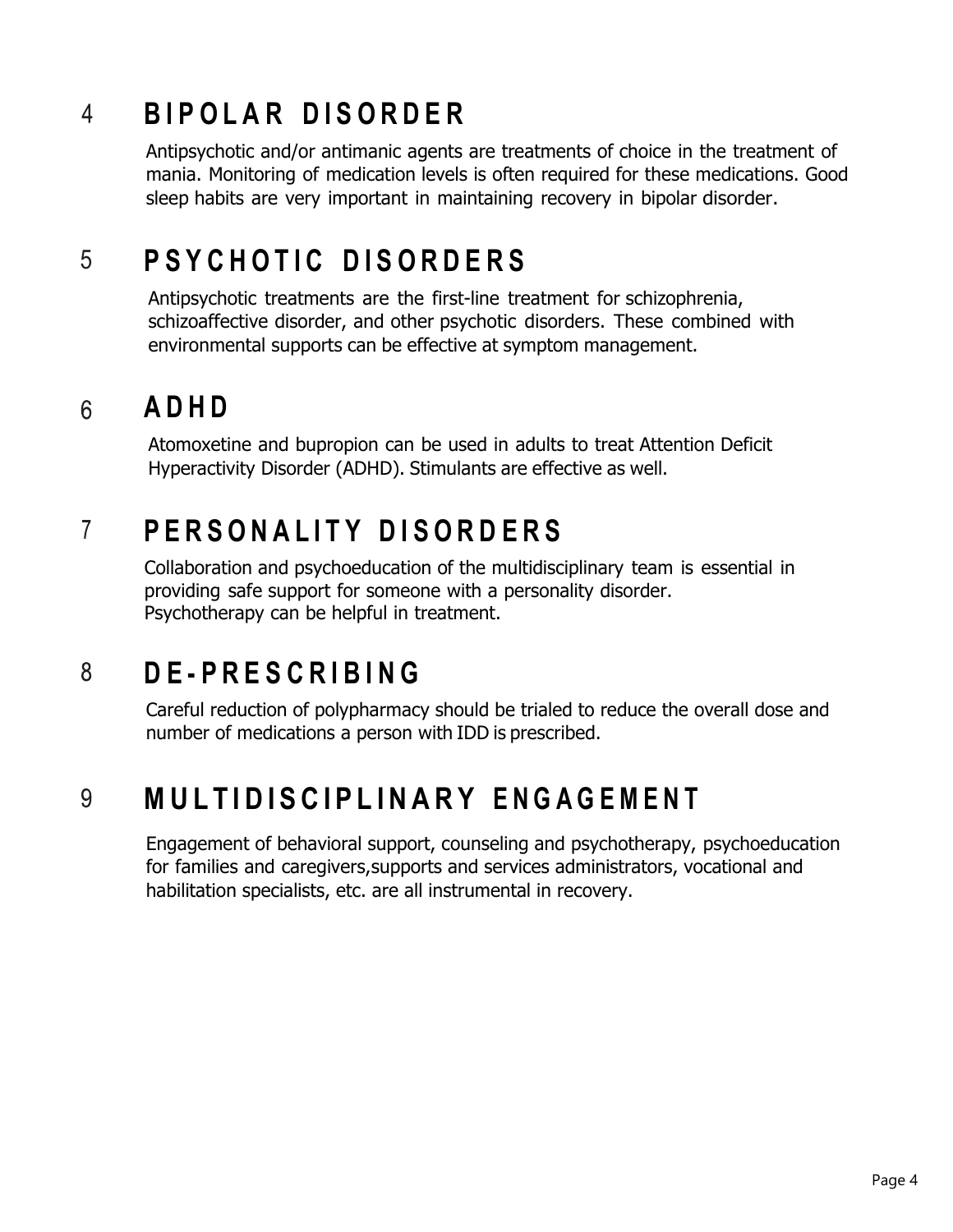# **INTELLECTUAL DISABILITY PSYCHIATRY**

# Side Effects

# **M O N I T O R I N G O F S I D E E F F E C T S**  $\mathbf 1$

Due to decreased self-report, always ask the patient and caregivers directly about side effects. In the event of side effects, consider decreasing dose, watchful waiting, change of timing or formulation, taking with food, or switching to an alternative.

## $\overline{2}$ **C O N S T I P A T I O N**

Constipation is common and may be a side effect of prescribed medications. Usually due to anticholinergics, leading to a decrease in bowel motility. Increase fluids, fiber, and physical activity. Use bulk-forming laxatives (Metamucil; Citrucel), osmotic agents (Miralax), or stool softeners (Colace). Don't miss Irritable Bowel Syndrome (IBS), hypothyroidism, or coloncancer.

#### 3 **T R E M O R**

Fine vs coarse and resting vs postural vs. intention. Rule out essential tremor and hyperthyroidism. Reduce caffeine. Dose creatively to decrease peak level effect. Reduce dose or switch agent when indicated, especially with lithium, valproic acid, lamotrigine, bupropion, or high potency antipsychotics.

### **A N T I C H O L I N E R G I C E F F E C T S**  $\overline{4}$

Can affect memory, cognition (especially in the elderly), can cause dry mouth and constipation. Consider lowering or stopping the dose of medication responsible for these side effects.

### **S I A L O R R H E A** 5

Drooling is caused by many antipsychotic medications including clozapine, olanzapine, risperidone, and quetiapine. Try glycopyrrolate or ipratropium (ophthalmic solution is given sublingually, benztropine, or atropine).